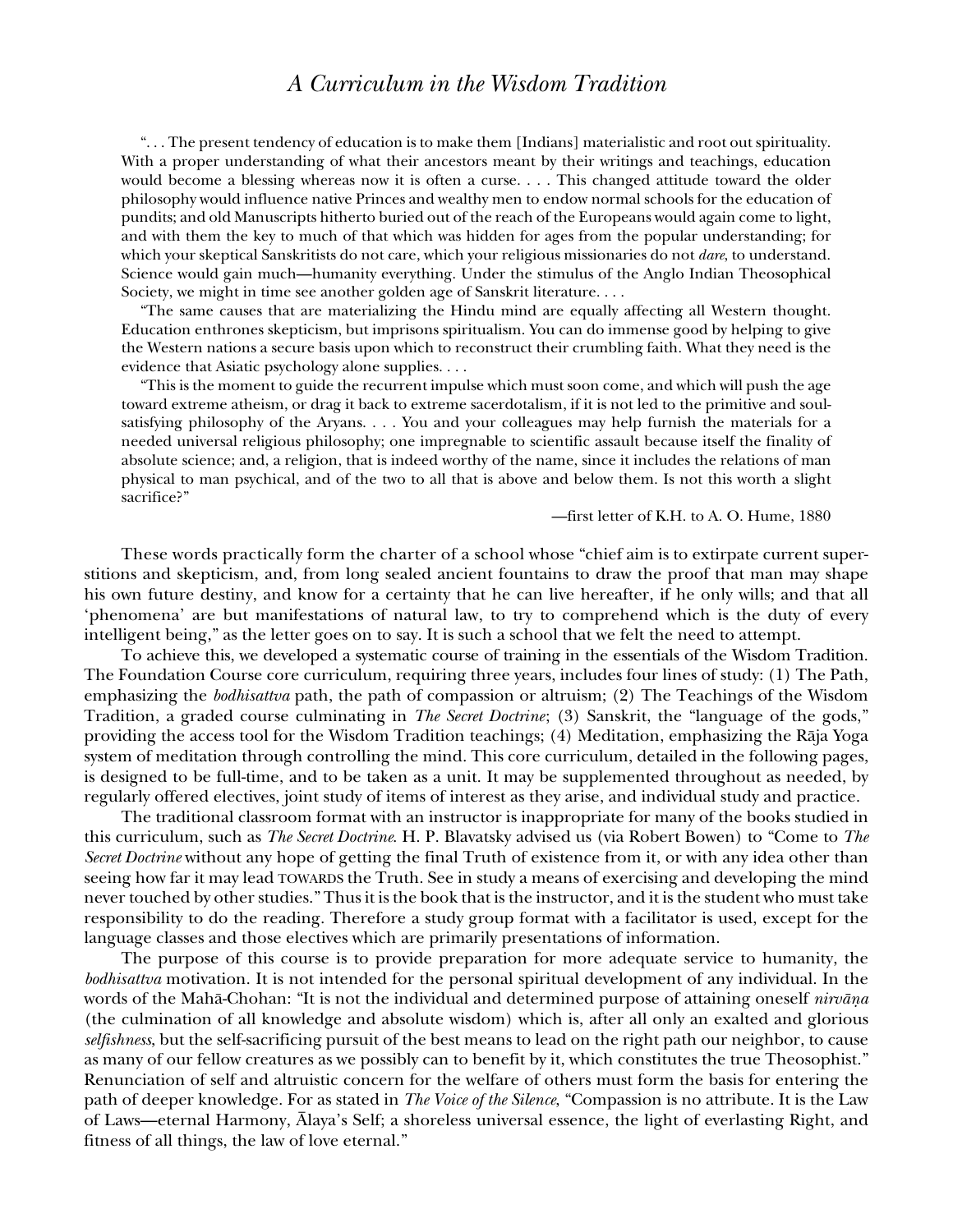# Core Curriculum Foundation Course

First Term, Jan.-June (24 weeks)

# FIRST YEAR

## **First-year Sanskrit The Path The Teachings**

*Language*, by Robert Goldman *At the Feet of the Master*, etc. and Sally Sutherland *The Three Principles of the Path*,

by Tsong-kha-pa *Initiation, Human and Solar* by Alice Bailey

text: Devavāṇīpraveśikā: An A Guide to the Path Foundations of the Wisdom Tradition *Introduction to the Sanskrit sådhana catu߆aya*: ˛a∫karåcårya, *Esoteric Bud(d)hism*, by A. P. Sinnett

## **Meditation**

*Yoga Sütras*, by Pata∆jali

### Second Term, Aug.-Dec. (20 weeks)

text: selected readings, including *Letters on Occult Meditation*, "Some Inquiries Suggested by *Måñ∂ükya Upanißad* by Alice Bailey Mr. Sinnett's *Esoteric Buddhism*" *Praj∆åpåramitå-h®daya Sütra Måñ∂ükya Kårikå*, Gau∂apåda *Da≈a-≈lokî*, by ˛a∫karåcårya *Müla-madhyamaka Kårikå*, Någårjuna etc. *Sanmati Tarka*, Siddhasena Divåkara

# SECOND YEAR

First Term, Jan.-June (24 weeks)

**Second-year Sanskrit The Path Meditation** text: *Bhagavad Gītā Light on the Path*, Mabel Collins *Yoga Sūtras*, by Patañjali, with emphasis: syntax *Lamp for the Path*, by Atisa *bhāṣya* by Vyāsa

# Second Term, Aug.-Dec. (20 weeks)

emphasis: vocabulary *The Key to Theosophy*, by H. P. Blavatsky selected Mahatma letters, etc.

*Bhagavad Gîtå* (repeated) **The Teachings** *Yoga Sütras* with *bhåßya*, continued

# THIRD YEAR

by Gau∂apåda *Blavatsky Lodge*)

text: *Såµkhya Kårikå*, by *The Voice of the Silence*, H. P. Blavatsky *The Secret Doctrine*, by H. P. Blavatsky ˆ≈vara-k®ßña, with *bhåßya* "The Golden Stairs" (with *Transactions of the*

# Second Term, Aug.-Dec. (20 weeks)

text: *˛åli-stamba Sütra* **Meditation** *The Secret Doctrine*, continued optionally also in Tibetan selected readings, including "Samathavipa≈yanåyuganaddha," by Geshe Sopa

**Third-year Sanskrit The Path The Teachings**

First Term, Jan.-June (24 weeks)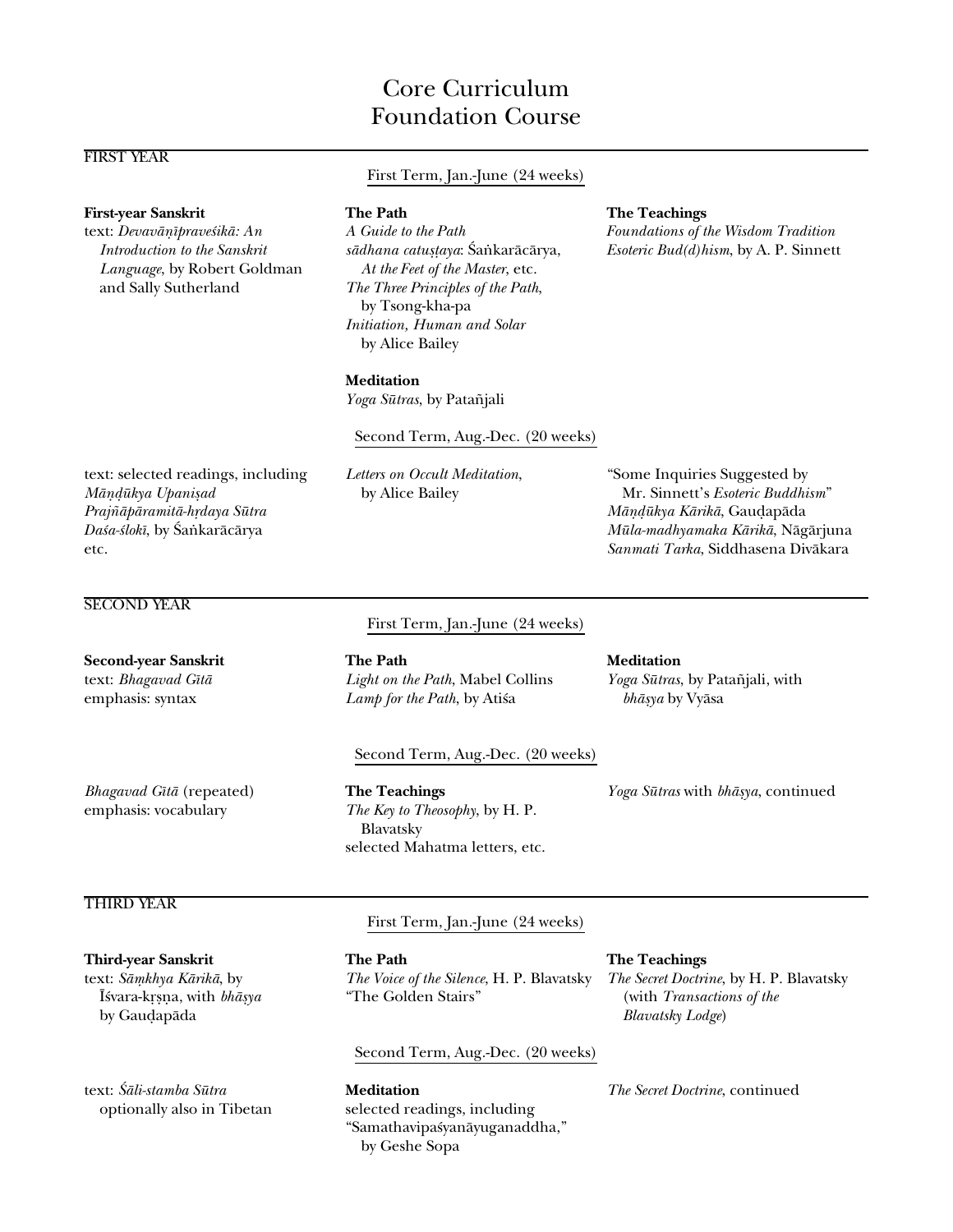# **The Path**

The path to perfection or liberation or enlightenment has been described down through the ages. For ages these descriptions, such as the *sādhana catustaya*, took for granted the knowledge that this perfection is the evolutionary goal for a human, and thus is part of the natural order of things. There was no explicit statement of why a person should tread this path. In the time of Gautama Buddha, already well into the *kali*-*yuga*, or "Dark Age," the element of selfishness had apparently entered significantly into the picture. Persons undertook to tread the path to free themselves from the endless cycle of rebirth for their own personal benefit, without an understanding of their interconnectedness with other living beings, and therefore with no concern for the many. One of the major reforms undertaken by Gautama Buddha was the promulgating of the *bodhisattva* path. The *bodhisattva* path is the path of compassion, or altruism, wherein one renounces one's own liberation and remains behind to help others achieve liberation from suffering. The *bodhisattva* path is here taught as a graded path of development, in which the qualities that alone allow one to genuinely benefit others are acquired one by one. This graded path was expounded in the *lam-rim* literature of Tibet, of which Tsong-kha-pa is the foremost exponent. An understanding of the path and why it is trod is essential to achieve the purposes of this curriculum, which is based entirely on the graded path of the *bodhisattva*. Thus readings on the path open each school year, culminating in that exposition of the *bodhisattva* path which should be etched in every student's heart, *The Voice of the Silence*.

The first year includes: (1) *A Guide to the Path*, a collection of articles from the early Theosophical journals, authors unknown, of timeless value; (2) a study of the *sādhana catuṣṭaya*, the four qualifications, the most ancient formulation of the qualifications for the path known, expounded in the writings of ˛a∫karåcårya and in *At the Feet of the Master*, by Alcyone; (3) *The Three Principles of the Path*, by Tsong-kha-pa, giving us one of the latest formulations of the requirements for the path, emphasizing the *bodhisattva* ideal, which latter is not found in the older *sādhana catuṣṭaya*; (4) *Initiation, Human and Solar*, by Alice Bailey, including the fundamental "Rules for Applicants."

The second year includes: (1) *Light on the Path*, written down by M.C. (Mabel Collins), one of the Theosophical classics of the path; (2) *Lamp for the Path*, by Atisa, the basis for all the *lam-rim* or graded path literature of Tibet, teaching the *bodhisattva* path.

The third year includes: (1) *The Voice of the Silence*, translated by H. P. Blavatsky from the "Book of the Golden Precepts," an exposition of the *bodhisattva* path that is the central text of all the readings on the path in this curriculum; (2) "The Golden Stairs," from Blavatsky's Esoteric Section Instructions.

Blavatsky gave only extracts from the "Book of the Golden Precepts" in *The Voice of the Silence*, saying, "Nor could they be all translated and given to a world too selfish and too much attached to objects of sense to be in any way prepared to receive such exalted ethics in the right spirit." Ati'a seems to have felt the same way when he brought to Tibet the Lojong teachings on transforming the mind through compassion, since they remained secret there until his disciple's disciple Geshe Langri Tangpa brought out some of them in his "Eight Verses on Thought Transformation." Even he taught their application only to his closest disciple, from whom Geshe Chekawa begged this knowledge, and put it into his "Seven Points on Transforming the Mind." Other texts on how to transform the mind through generating compassion also emerged, becoming famous in Tibet, such as Dharma-rakṣita's "Wheel of Sharp Weapons." These hitherto secret teachings have in the last couple decades become available in English translations, and these may be studied in the fourth and following years of the curriculum. Whatever texts may be studied, the essential thing is to recall to mind every single day that the reason for everything undertaken here is solely to benefit others.

# **The Teachings of the Wisdom Tradition**

The fundamental text presenting the teachings of the Wisdom Tradition in this curriculum is *The Secret Doctrine*, by H. P. Blavatsky, based on stanzas translated from the "Book of Dzyan." No other book presents so comprehensively the worldview of the Wisdom Tradition. A specific aim of the school we undertook was to prepare a group of translators for the eventual discovery of an original language (i.e., Sanskrit or Tibetan) manuscript of the "Book of Dzyan" or the "Book of the Golden Precepts." This would bring the teachings of the Wisdom Tradition to the attention of the intelligentsia, who in turn influence the masses. While most persons taking this course have already done other Theosophical reading, it is helpful as a preparation for studying *The Secret Doctrine* to read the book which served that purpose when *The Secret Doctrine* was written: *Esoteric Buddhism* by A. P. Sinnett. This book provides teachings that are presupposed in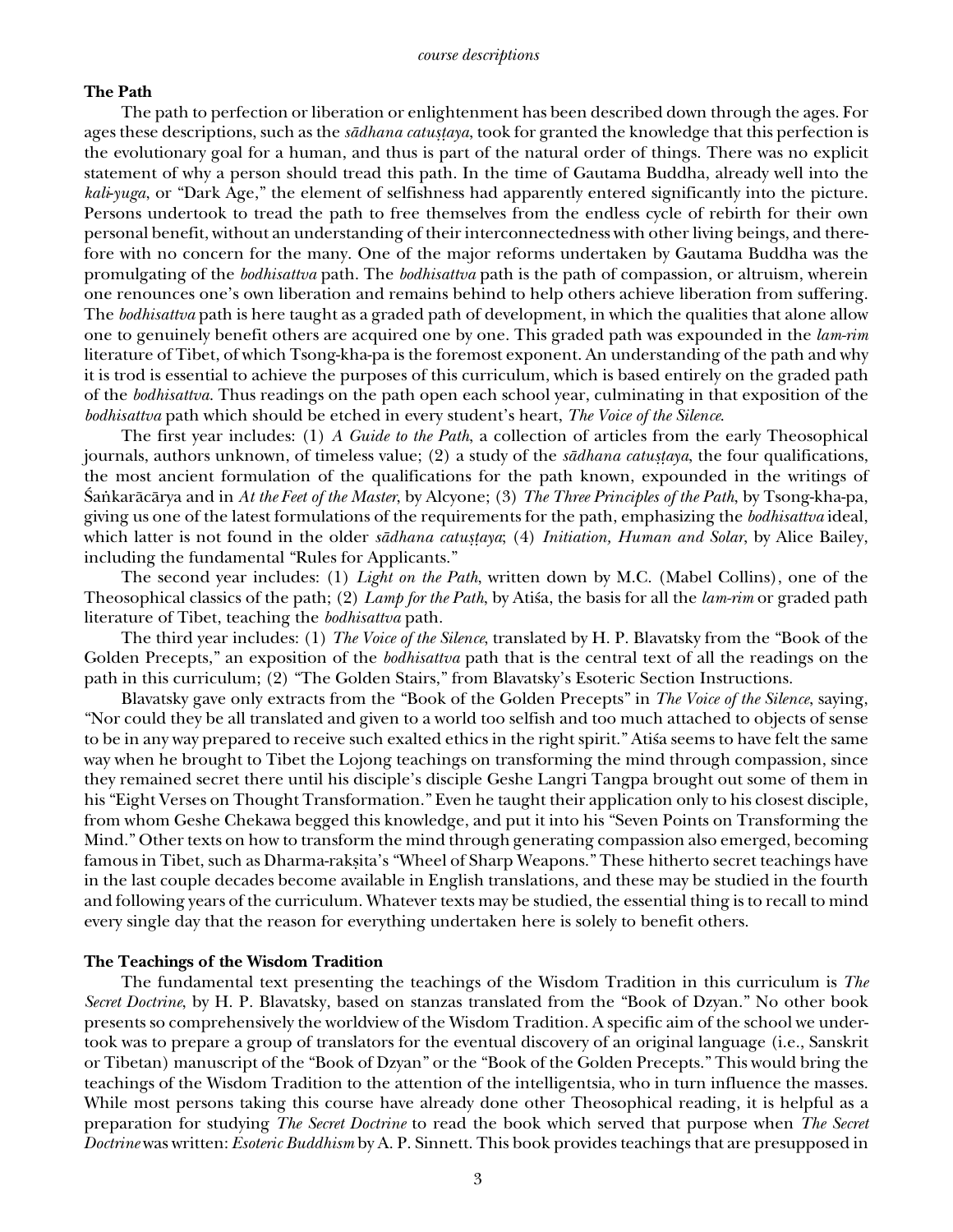*The Secret Doctrine*. Similarly, after *The Secret Doctrine* was published, Blavatsky's own response to requests for a simpler presentation of the Wisdom Religion was *The Key to Theosophy*. It provides teachings which are not clearly laid out in *The Secret Doctrine*.

Opening this line of study in the curriculum is *Foundations of the Wisdom Tradition*, a collection of primary source material providing a basis in the true aims and principles of the Ageless Wisdom Tradition. It includes five Mahåtma letters: the "*Occult World* letter," Mahåtma letter 2, the "Mahå-Chohan's letter," and Mahåtma letters 10 and 22, supplemented by the article, "What Is Matter and What Is Force," and by Brian Hodgson's account of the Svåbhåvika Buddhism of Nepal. Then follows the Robert Bowen notes on how to study *The Secret Doctrine*, and the relevant excerpts from *The Secret Doctrine* (the "Three Fundamental Propositions," etc.). In the second half of the first term we read *Esoteric Bud(d)hism* by A. P. Sinnett, which was written on the basis of letters from the Mahåtmas, since published as *The Mahatma Letters to A. P. Sinnett*. In the second term we continue with the long and important article giving replies by the Mahåtmas, "Some Inquiries Suggested by Mr. Sinnett's *Esoteric Buddhism*." The first year concludes with a quick reading of the *Māṇḍūkya Kārikā* by Gauḍapāda, which is the cardinal formulation of the Advaita Vedānta philosophy of the Hindu tradition, the *Müla-madhyamaka Kårikå* by Någårjuna, which is the cardinal formulation of the Madhyamaka philosophy of the Buddhist tradition, and the *Sanmati Tarka* by Siddhasena Divåkara, for its formulation of the cardinal Anekånta-våda philosophy of the Jaina tradition, all in English translation. The idea here is to become familiar with the greatest systems of thought that have been produced in ancient India, home of the Wisdom Tradition.

The second year takes up this line of study in the second term (as immediate preparation for starting *The Secret Doctrine* at the beginning of the third year), reading *The Key to Theosophy* by H. P. Blavatsky. This is followed by selected Mahåtma letters dealing with philosophical teachings, such as letter 16, with follow-up of its advice to study the doctrine of karma as a key to the metaphysics of Abhidharma. Also included are the "Cosmological Notes," and letter 118, both published in *The Letters of H. P. Blavatsky to A. P. Sinnett*.

In the third year *The Secret Doctrine* is read from beginning to end, at the rate of about 35 pages per week. It is supplemented by *Transactions of the Blavatsky Lodge*, giving Blavatsky's answers to questions on the "Stanzas of Dzyan" found in *The Secret Doctrine*. We also recommend having Blavatsky's *Theosophical Glossary*. This is the intensive study of the third year of the curriculum.

After the Foundation Course, this line of study continues in two two-year increments. Year four takes up Alice Bailey's *A Treatise on White Magic* in the first term, and Alice Bailey's *A Treatise on the Seven Rays: Esoteric Pyschology*, vol. 1, in the second term. Year five undertakes Alice Bailey's *A Treatise on Cosmic Fire*, extending over both terms. In the optional years six and seven, other volumes of Alice Bailey's *A Treatise on the Seven Rays* are taken up, going along with the study of the Kålacakra texts in Sanskrit and Tibetan. These are: *Esoteric Astrology*, in conjunction with Kålacakra chapter one, *loka-dhåtu*, which includes a system of astronomy/astrology; *Esoteric Healing*, in conjunction with Kålacakra chapter two, *adhyåtma*, which includes a system of medicine. Also, the six-limbed yoga taught in Kålacakra is studied in conjuction with the section on the six stages of building the *antahkaraṇa* in *The Rays and the Initiations*.

### **Sanskrit: The Language of the Gods**

More than anything else, what keeps modern western students at a distance from the source teachings of the Wisdom Tradition is the language barrier. This is made abundantly clear in *The Mahatma Letters*, with repeated statements such as: "First of all and again I will draw your attention to the tremendous difficulty of finding appropriate terms in English which would convey to the educated European mind even an approximately correct notion about the various subjects we will have to treat upon." (p. 60, 2nd & 3rd eds.) "Our mystic terms in their clumsy re-translation from the Sanskrit into English are as confusing to us as they are to you—" (p. 84, 2nd ed.; p. 83, 3rd ed.); "Such is unfortunately the inherited and self-acquired grossness of the Western mind; and so greatly have the very phrases expressive of modern thoughts been developed in the line of practical materialism, that it is now next to impossible either for them to comprehend or for us to express in their own languages anything of that delicate seemingly ideal machinery of the Occult Kosmos." (p. 29); "I would only draw your attention to the formidable difficulties encountered by us in every attempt we make to explain our metaphysics to Western minds, even among the most intelligent. Alas, my friend, you seem as unable to assimilate our mode of thinking, as to digest our food, or enjoy our melodies!" (p. 193; 190). Further, it is our responsibility to fit ourselves for receiving these teachings if we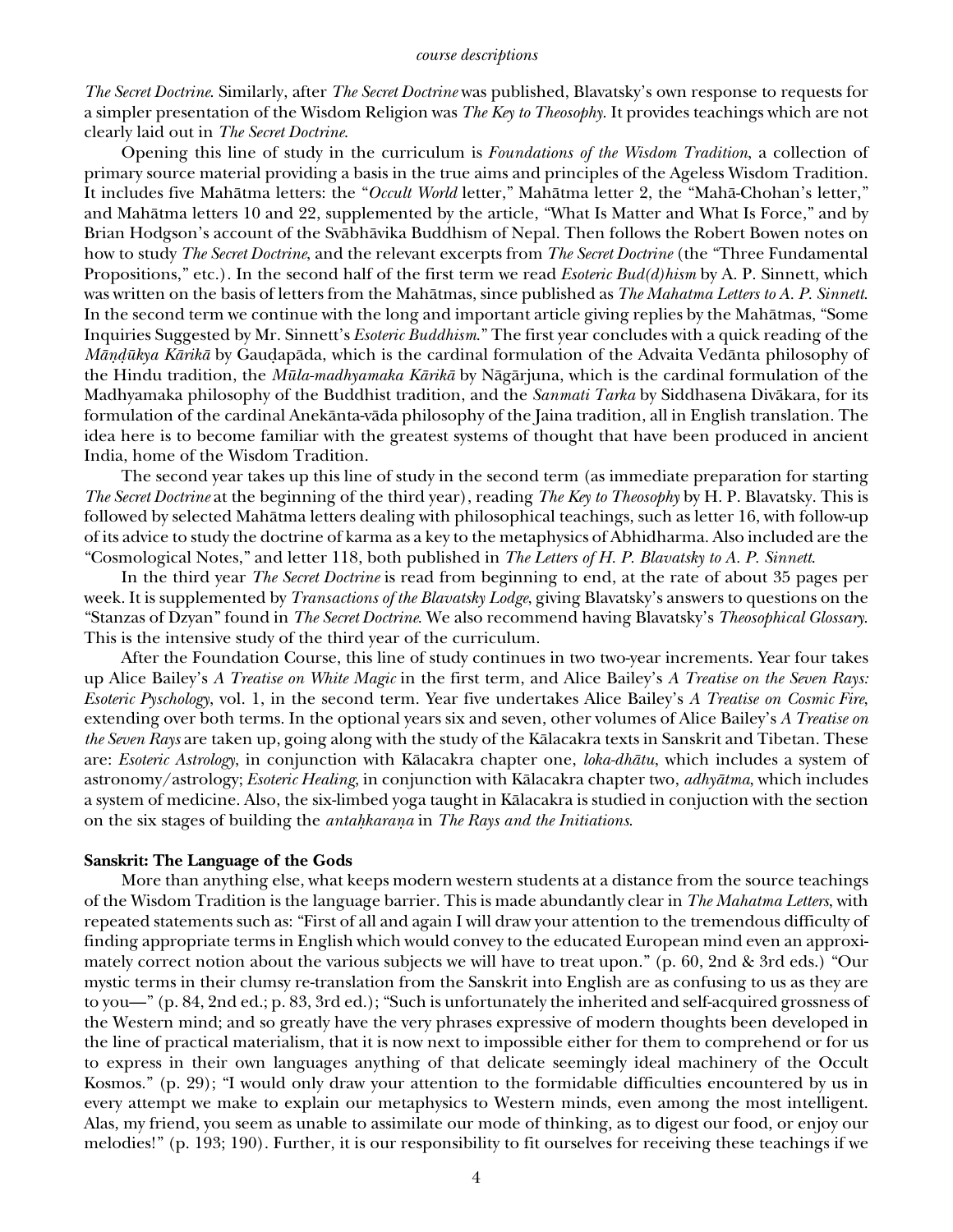#### *course descriptions*

want them, not passively wait for handouts: "If you really want to be a *chela* i.e. to become the recipient of our mysteries, *you* have to adapt yourself to *our* ways, not we to *yours*." (p. 235; 232). Fortunately, we can do something about this by learning Sanskrit. Sanskrit, says H. P. Blavatsky, which is the language of the gods, is the only language capable of dealing with these transcendental subjects with any degree of adequacy (*The Secret Doctrine*, vol. I, p. 269). A good working knowledge of Sanskrit can generally be attained by a western student in three years. Thus it is studied throughout the Foundation Course. For those wishing further proficiency, the Sanskrit curriculum continues in two two-year increments for a total of seven years.

First-year Sanskrit has for its textbook the excellent *Devavānīpraveśikā: An Introduction to the Sanskrit Language*, written by Robert Goldman and Sally Sutherland as an alternative to the old and ethnocentric Edward Perry *Sanskrit Primer*, and now being widely adopted at western universities. Students will also need William Dwight Whitney's *Sanskrit Grammar*, and his *Roots, Verb-forms, and Primary Derivatives of the Sanskrit Language*, and eventually Monier Monier-Williams' *Sanskrit-English Dictionary*. We recommend doing some preparatory study before starting this class, such as with Judith Tyberg's *First Lessons in Sanskrit Grammar and Reading*, at least learning the alphabet. Students may wish to consult the bibliographic listing, "Sanskrit Language Study: A Selected Bibliography with Annotations," available at www.easterntradition.org. This class is the time-intensive study of the first year of the curriculum, and one should plan to devote four hours per day to study for it during the first term (24 weeks). During the second term a series of very brief but very important works, including the *Måñ∂ükya Upanißad* and the *Praj∆åpåramitå-h®daya Sütra* (*Heart Sütra*) that epitomize the Vedånta and the Madhyamaka philosophies respectively, are carefully read and thoroughly analyzed grammatically. Also included here are some of the short works of the *avatåra* and greatest teacher of Advaita Vedånta, ˛a∫karåcårya, such as his *Da≈a-≈lokî*.

Second-year Sanskrit takes up that world classic, the *Bhagavad Gîtå*, at the rate of about thirty verses per week, utilizing the Annie Besant/Bhagavan Das edition, which gives accurate word-by-word meanings. This allows one to concentrate on the syntax, or learning to think in Sanskrit. It is also the traditional Indian method of teaching Sanskrit, where the teacher gives the meanings of the words, rather than the student trying to find the applicable meaning in the dictionary. This edition has the unique feature of giving the traditional *vigraha* or analysis of compounds, an essential part of classical Sanskrit. The *Bhagavad Gîtå* is gone through again in the second term to solidify one's grasp of the syntax, and to allow more attention to be given to acquiring vocabulary (about 3,000 words), which is normally a focus of second-year Sanskrit.

Third-year Sanskrit undertakes the study of the *Sāṃkhya Kārikā* by Īśvara-kṛṣṇa, a verse treatise of India's original and oldest religio-philosophic tradition, quite possibly a direct remnant of the primeval Wisdom Tradition, along with its prose commentary by the great sage, Gauḍapāda. This is the normal format of texts of the various Indian religio-philosophic traditions, so it is necessary to learn how to read a commentary in order to study Indian religion and philosophy. In the second term, the *˛åli-stamba Sütra* is studied, teaching the chain of causation, the twelve *nidånas*, or dependent origination, *pratîtya samutpåda*. With this profound doctrine, the Buddha explained the causes of everything in the world, questions that theistic religions address by recourse to the inscrutable will of God. Here Maitreya explains this doctrine on behalf of the Buddha to the Buddha's close disciple, Sariputra. Prose dialogue is the normal format of Buddhist *sütras*, so it is necessary to also be familiar with this type of prose.

Fourth-year Sanskrit is held conjointly with first-year Tibetan, reading in both languages the *Bodhicaryåvatåra* by ˛åntideva. This book is the classic of the *bodhisattva* path among the Buddhist scriptures, the text that the present Dalai Lama, winner of the Nobel Peace Prize, takes as his highest inspiration. Unlike some Sanskrit Buddhist texts, it is written in correct and masterful Sanskrit.

Fifth-year Sanskrit is held conjointly with second-year Tibetan, reading in both languages the *Ratnagotra-vibhāga* by Maitreya along with its commentary by Asanga. This is the primary text on the *tathāgatagarbha* doctrine, teaching that everyone has inherent within them the *buddha*-nature. This doctrine is the closest known doctrine to that espoused by the Mahåtmas, who teach it in the Theosophical and Bailey writings as the "One Life." It is frequently used in Tibetan tradition to bridge the *sütras* and *tantras*. It is a difficult text due to the technical nature of its subject matter.

Sixth- and seventh-year Advanced Sanskrit are also held conjointly with Advanced Tibetan, reading the *Kålacakra Tantra*, foremost of the "Books of Kiu-te" (*rgyud-sde*), with the *Vimala-prabhå* commentary by King Puṇḍarīka of Sambhala. This requires first having received the Kālacakra Initiation. The Kālacakra *sådhana*, or meditation practice, is perhaps the most powerful form of service known today.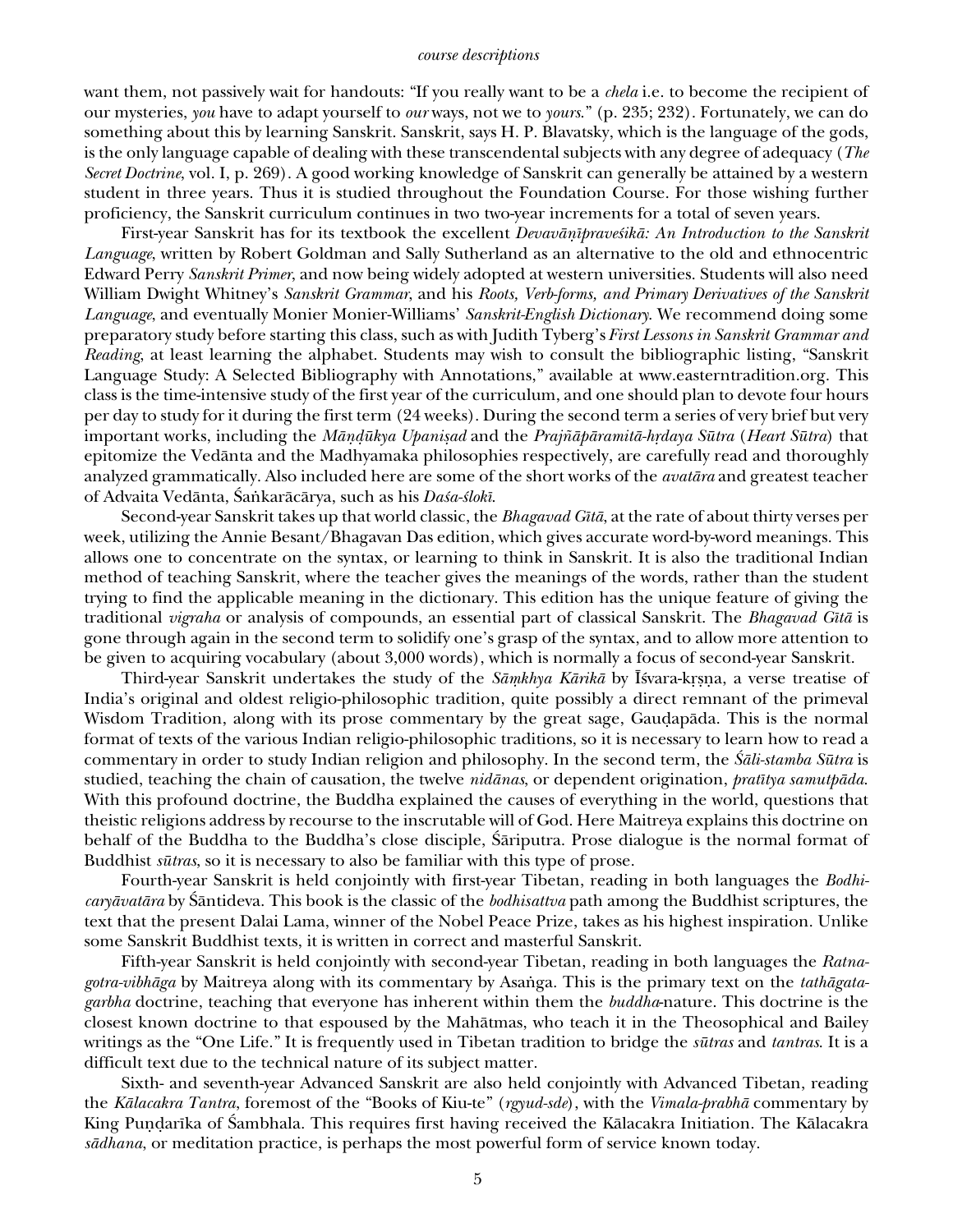## **Meditation**

The time-honored Rāja Yoga system of meditation is presented in the *Yoga Sūtras* of Patañjali. This system of meditation through controlling the mind forms the indispensable basis of all further growth. Thus the *Yoga Sütras* along with Vyåsa's commentary form the core of the meditation line of study in the Foundation Course curriculum. Buddhist meditation, consisting of *samatha*, "meditative quiescence," and *vipa≈yanå*, "meditative insight," has, by the Buddhists' own admission, been unable to improve upon the Rāja Yoga methods. These constitute primarily the Buddhist *šamatha*. *Vipašyanā*, where improvement is claimed, has to do with the *object* of meditation, not its methods. This object, for Buddhists, is emptiness. The *Yoga Sütras* are written in extremely condensed form for the sake of ease of memorization. The actual system must be fleshed out by a commentary. As *sütras* can be made to yield almost any meaning desired because of their brevity, it is vital to be aware of the meaning given by the authoritative Indian tradition. This is found in the commentary by Vyåsa, compiler of the Vedas and *Ōstras* for each age. Persons who have read only the *Yoga Sütras*, often in translations by translators who have not studied Vyåsa's commentary, may be surprised at how the ancient Indian tradition recorded by him fleshes them out. Vyåsa's commentary is available in several translations.

The bare text of the *Yoga Sütras* is read in the first term of the first year of the curriculum, to get an outline of its four-part structure, and to become familiar with the eight-limbed Råja Yoga system it teaches.

It is taken up in earnest with Vyåsa's commentary (in English translation) in the second year, after students have had a chance to learn Sanskrit grammar in the first year. While Vyåsa's commentary is too difficult to be studied from the Sanskrit alone by second-year students, they will be in a position to directly see the usage of the many hard to understand technical terms of the Råja Yoga system. Students can put as little or as much time as they wish into the Sanskrit side of this study. Also included are comparisons with the Buddhist Yogācāra methods of achieving *samatha*: the system of the five faults and the eight antidotes from Maitreya's *Madhyānta-vibhāga*, chapter 4; and the system of the nine meditative stages from Asanga's *Yogåcåra-bhümi*, section 13, the *˛råvaka-bhümi*. Study of the full Råja Yoga system, because of how much new mental ground it breaks, will be the most intensive study of the second year of the curriculum, just as learning Sanskrit grammar is in the first year, and studying *The Secret Doctrine* is in the third year.

Selected readings on meditation continue this line of study in the second term of the third year. These are intended to tie together the various teachings on meditation already encountered in the curriculum. The Råja Yoga system of meditation through controlling the mind, the basis of the Foundation Course, has its parallel in the Buddhist system of meditation. This latter is clearly delineated in Geshe Sopa's article, "*˛amathavipa≈yanåyuganaddha*: The Two Leading Principles of Buddhist Meditation." Occult meditation, as was seen from reading *Letters on Occult Meditation* in the first year, differs from the Råja Yoga system and its parallel Buddhist system. The most important difference is in the use of visualization and mantras as the primary technique of occult meditation. But it connects back. Successful visualization requires a specific level of ability in controlling the mind, i.e., in Råja Yoga. This is specified in the parallel Buddhist system as achieving the fourth of the nine stages of *≈amatha*. Once this fourth stage has been achieved, visualization itself can be used to achieve the remaining stages of *samatha*. Thus, one can here switch over to the path of occult meditation in order to more quickly attain the same results. Occult meditation, as distinguished by the techniques of visualization and mantras, is called in the East tantric meditation, being the kind taught in the tantras, the "Books of Kiu-te." It is known as the quick path, because by following it one can achieve in a single lifetime what would otherwise take many lifetimes. Visualization is in tantric meditation termed "deity yoga," since one visualizes oneself as a divine form. Occult or tantric meditation, and its primary technique of visualization or deity yoga, is explained in great detail in Tsong-kha-pa's *S∫ags rim chen mo*. The first section of this difficult work has been summarized by Jeffrey Hopkins in his article, "Reason as the Prime Principle in Tsong kha pa's Delineation of Deity Yoga as the Demarcation Between Sütra and Tantra." Deity yoga is the primary technique of the first of the the two stages of tantric meditation, called the generation stage. An overview including this and the second stage, the completion stage, is found in Geshe Sopa's article, "The Subtle Body in Tantric Buddhism." The completion stage practice of the highest *tantra*, Kålacakra, is the six-limbed yoga, which has a parallel in the six stages of building the *anta˙karaña* taught in *The Rays and the Initiations*, by Alice Bailey. Kålacakra, however, requires initiation to be practiced. There is one tantric meditation that can be practiced without initiation: Vajra-sattva. Vajra-sattva seems to be what is called in the Ageless Wisdom Tradition the Solar Angel. It is the first tantric meditation taught,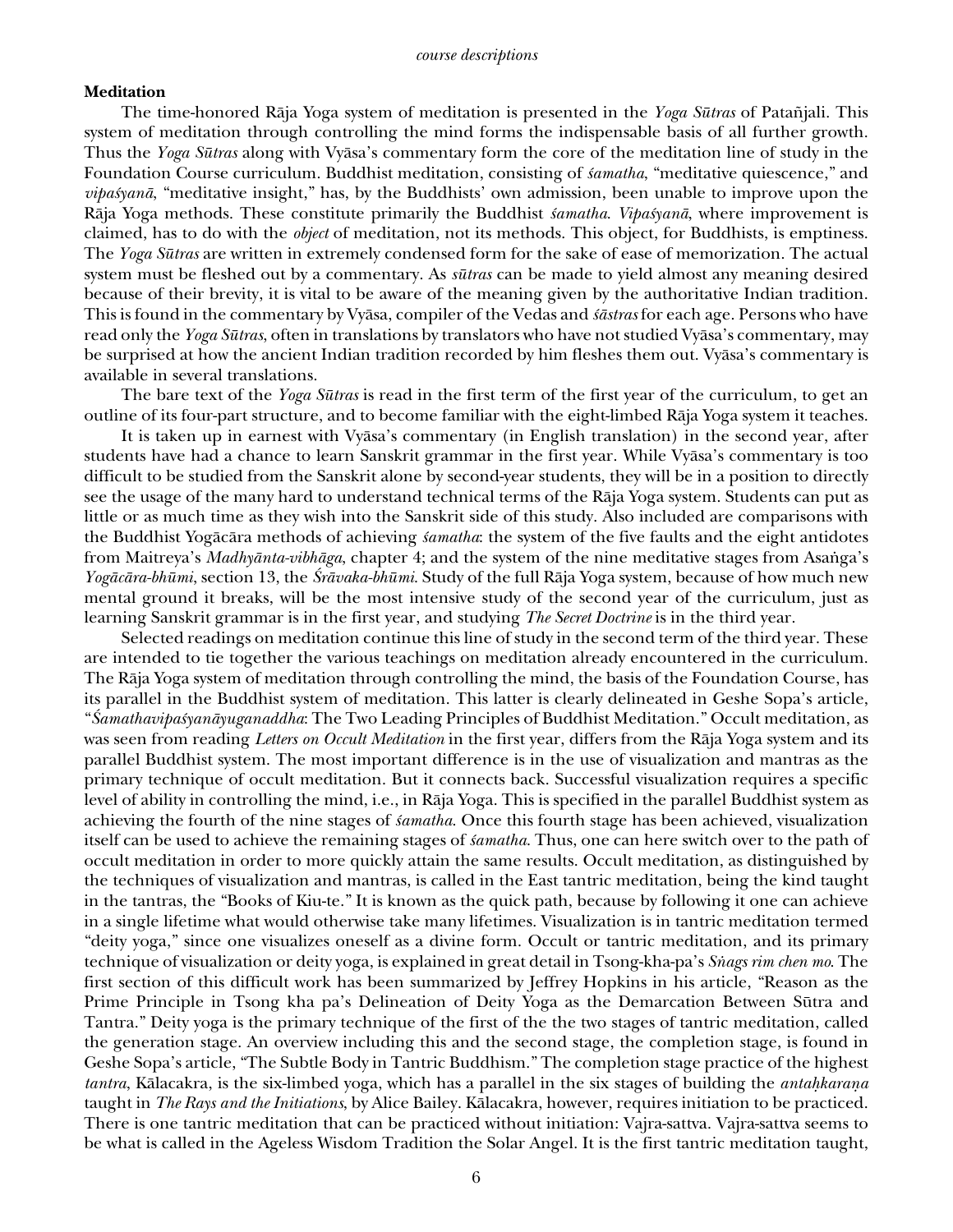#### *course descriptions*

and it continues to be used as an initial part of more advanced tantric meditations. There are now many sources available on this, some of which are included in these selected readings.

There are also a number of helpful books available that students may wish to read for individual study, supplementing the curriculum, such as H. Saraydarian's *The Science of Meditation*, which includes teachings on occult meditation, Samdhong Rinpoche's *Buddhist Meditation*, and books by Alan Wallace specializing in *≈amatha* meditation.

**Electives** (These are the ones we offered, and are included here as examples.)

"Survey of the Hindu, Jaina, and Buddhist Scriptures" covers the scriptures of the three religions of ancient Åryåvarta, or greater India, regarded in the Wisdom Tradition as the spiritual motherland of our planet. The teachings of the Ageless Wisdom Tradition, once universally diffused, and the inheritance of all humanity, have been preserved in these scriptures more completely and in less altered form than elsewhere in the world. These scriptures are found in two broad divisions: the revealed texts such as the Hindu Vedas and the Buddhist *sütras*, and the texts putting these revelations into systems of thought, such as the Hindu *dar§anas* and the Buddhist *§āstras*. The former group, recorded in the language of symbolism, is fully accessible only to faculties beyond the mind, such as *buddhi* (which is why they often seem strange and fantastic to many of us). The latter group systematizes into thought the revelations of the former from three standpoints, which are well-attested in these writings, but are generally disregarded. When this fact is recognized, these texts will not be seen as contradictory to each other, but rather as complementary. This class is where in the curriculum systems of thought such as Yogåcåra, so often referred to by Blavatsky, are surveyed. Attention is here also called to the texts presenting models of the universe in their respective traditions, for comparison with that of *The Secret Doctrine*: the Buddhist *Abhidharma-ko≈a*, the Jaina *Tattvårthådhigama Sütra*, and the Hindu Puråñas.

"Introduction to Literary Tibetan" is offered as an elective in the third year of the curriculum, even though first-year Tibetan is not offered until the fourth year of the curriculum. In our experience, persons who do not complete their Sanskrit language studies before getting involved in Tibetan language studies rarely go on to complete their Sanskrit studies. It is for this reason that full Tibetan language studies are not scheduled in the curriculum until the fourth year (it takes most westerners three years to acquire a working knowledge of Sanskrit). This short introductory course, however, is offered near the end of the first term of the third year, before the *˛åli-stamba Sütra* is taken up in the second term in the Sanskrit line of study, for those who wish to also follow this *sütra* in Tibetan. Literary Tibetan here refers to the language of Tibetan Buddhist writings, particularly to that of the Tibetan Buddhist canon. Tibetan grammar is learned from the simple Tibetan text used by Tibetan children, the *Legs b≶ad ljon pa'i dbañ po*, translated into English by Noble Ross Reat as *The Divine Tree*. This is followed by reading the *Prajñā-pāramitā-hrdaya Sūtra* (*Heart Sūtra*) in Tibetan, which was earlier read in Sanskrit in the first year of the curriculum.

"Survey of Kålacakra Material in English" was originally offered at a time when no books on Kålacakra existed in English, so it covered journal articles, portions of books, etc., pertaining to Kålacakra. Now that several books on Kålacakra do exist in English, it would draw largely on these, including *The Wheel of Time*, by Geshe Lhundub Sopa, et al. Geshe Sopa says about Kålacakra that "most Tibetan Buddhists believe it to represent the very pinnacle of Buddhist esoterism. The Kalachakra presents the Buddha's most profound and complex statement on matters both worldly and religious, and its intricacies have placed it beyond the ken of all but a specialized few scholars and practitioners who can master it only by understanding a vast range of traditional ideas and practices. In Tibet, it traditionally was a specialty of the Panchen Lama and the monks of bKra shis lhun po (Tashilunpo)." (*The Wheel of Time*, p. 91 & fn.). Kålacakra, because of its close association with *The Secret Doctrine*, forms an integral part of this curriculum, with the reading of the original texts in Sanskrit and Tibetan scheduled in the sixth and seventh years. The regular performance of the full Kålacakra *sådhana* as world service was a major goal of this school.

This curriculum is designed for the school year to begin in January, after the winter solstice when the sun begins to move northward. The first term lasts 24 weeks. A six-week break begins about the time of the summer solstice. The second term begins in early August, lasting 20 weeks. This is followed by a two-week year-end break. There are no fees.